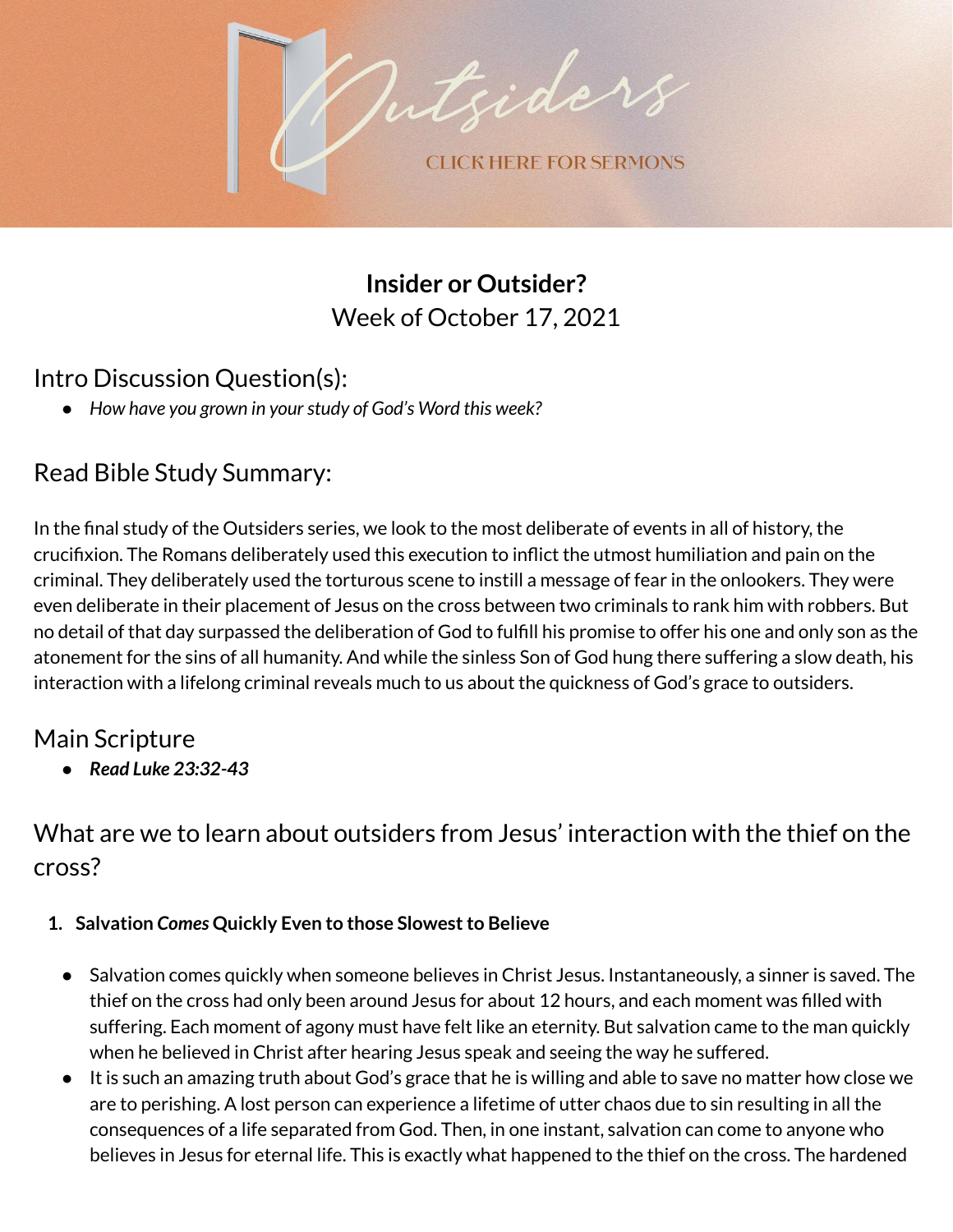criminal who stole his way through life recognized that he couldn't steal eternal life. It wasn't even something that could be earned. It was a gift received by faith.

- Read Romans 10:9-10 9 If you declare with your mouth, "Jesus is Lord," and believe in your heart that God raised him from the dead, you will be saved. 10 For it is with your heart that you believe and are justified, and *it is with your mouth that you profess your faith and are saved.*
- *● Ask Questions:*
	- *○ Share an example ofsomeone who put their faith in Christ late in life*
	- *○ Who issomeone you know who haslived a long life, but isstill without Christ?*
	- $\circ$  The story of the thief on the cross teaches us that the gospel is such a mighty promise to save (even a lifelong criminal). How does your heart respond to the truth that the worst of criminals, even one on *death row, could receive quick grace and mercy if he hasfaith in Christ?*
	- $\circ$  Sometimes we forget that both thieves appealed to Jesus that day. Even the first criminal had faith of *sorts and asked Jesusto save him (v. 39). What was different about hisfaith that made it deficient?*

### **2. Salvation** *Changes* **Quickly Even Those Deepestin Sin**

- Not only does salvation come quickly for someone who believes, but it also has the power to change (to sanctify) the heart quickly through the Holy Spirit. Very quickly the Spirit can change a mindset, shed light on darkness, bring clarity to confusion, and overcome falsehoods with truth. Even for a hardened criminal, sanctification can begin quickly. We get a glimpse of the thief's heart change. It happened so quickly and it was evidenced by the repentance, faith, and service he showed through what he said while dying on his cross.
	- **He rebuked the other criminal** The penitent thief pleaded with his companion in crime, seeking to silence his taunts, and reason with him regarding who is hanging next to them.
	- **"Don't you fear God"** He now recognizes the existence, the power, and the providence of God (v. 40).
	- **"We are getting what our deeds deserve"** He has a sense of the wickedness of his own conduct; a recognition of his own sin (v. 41).
	- **"This man has done nothing wrong"** He recognizes the innocence and excellence of Jesus Christ (v. 41).
	- **"Remember me when you come into your kingdom"** He believes in the power of the Suffering King, and makes his humble and hopeful appeal for Christ to remember him. $^1$
- Read Romans 5:1-5 Therefore, since we have been justified through faith, we have peace with God through our Lord Jesus Christ, 2 through whom we have gained access by faith into this grace in which we now stand. And we[b] boast in the hope of the glory of God. 3 Not only so, but we also glory in our sufferings, because we *know thatsuffering produces perseverance; 4 perseverance, character; and character, hope. 5 And hope does* not put us to shame, because God's love has been poured out into our hearts through the Holy Spirit, who has *been given to us.*
- *● Ask Question*
	- *○ What are some of the quickest heart changesthat you noticed after you were saved?*
	- $\circ$  Suppose a friend said to you, "I have wasted my life and I am such a mess. Even if I did believe in Jesus, *there is no way he could change me." How would you respond?*

<sup>1</sup>Spence and Exell, *Mark & Luke*, The Pulpit Commentary vol. 16 (Grand Rapids: Eerdmans, 1958), 258.